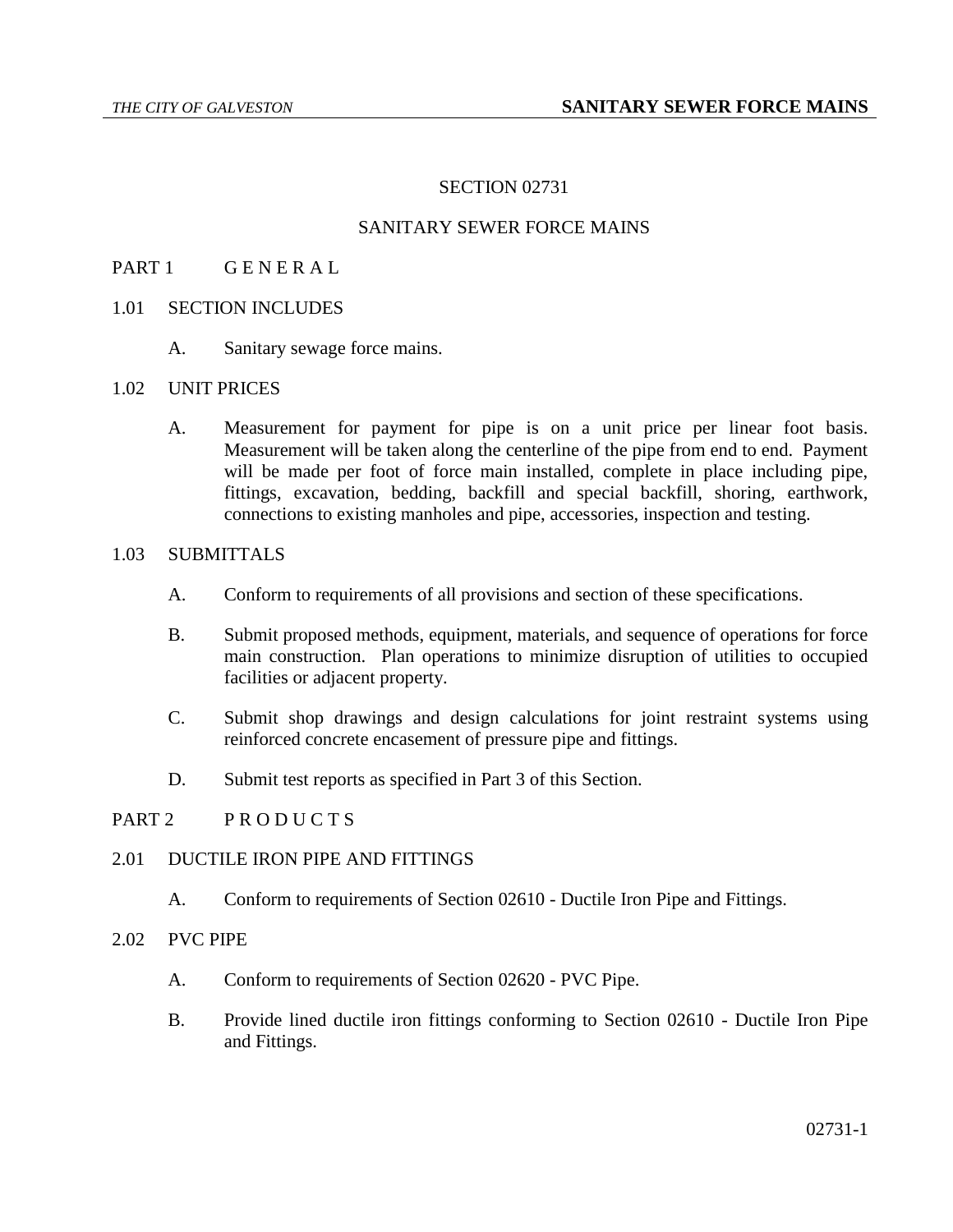### 2.03 POLYETHYLENE PIPE AND FITTINGS

A. Conform to requirements of Section 02619 - High Density Polyethylene (HDPE) Solid all Pipe

#### 2.04 CENTRIFUGALLY CAST FIBERGLASS PIPE AND FITTINGS

A. Conform to requirements of Section 02618 - Centrifugally Cast Fiberglass Pipe.

#### 2.05 THRUST RESTRAINT

- A. Unless otherwise shown on the Drawings, provide concrete thrust blocking for force mains up to 12-inches in diameter, to prevent movement of buried lines under pressure at bends. Blocking shall be Portland cement concrete, as specified in Section 03305 - Concrete for Utility Construction. Place concrete in accordance with details on the Drawings. Place thrust blocks between undisturbed ground and the fittings. Anchor fittings to thrust blocks so that pipe and fitting joints are accessible for repairs. Concrete shall extend from 6 inches below the pipe or fitting to 12 inches above.
- B. For all force mains larger than 12 inches in diameter, and where indicated on the Drawings, provide restrained joints conforming to the requirements of the force main pipe material specifications. Restrained joints shall be installed for the length of pipe on both sides of each bend or fitting for the full length shown on the Drawings.
- C. Horizontal and vertical bends between zero and 10 degrees deflection angle will not require thrust blocks or harnessed or restrained joints.
- D. Horizontal and vertical bends greater than 10 degrees deflection angle shall have thrust restraint as shown on the Drawings.
- E. Reinforced concrete encasement of force main pipe and fittings may be used in lieu of manufactured joint restraint systems. Alternate joint restraint systems using reinforced concrete encasement shall conform to the following design requirements.
	- 1. Design calculations shall be performed and sealed by a Professional Engineer licensed in the State of Texas.
	- 2. Design calculations shall be based upon soil parameters quantified in the geotechnical report for the site where the alternative thrust restraint system is to be installed. If data is not available for the site, use parameters recommended by the geotechnical engineer.
	- 3. The design system pressure shall be the specified test pressure.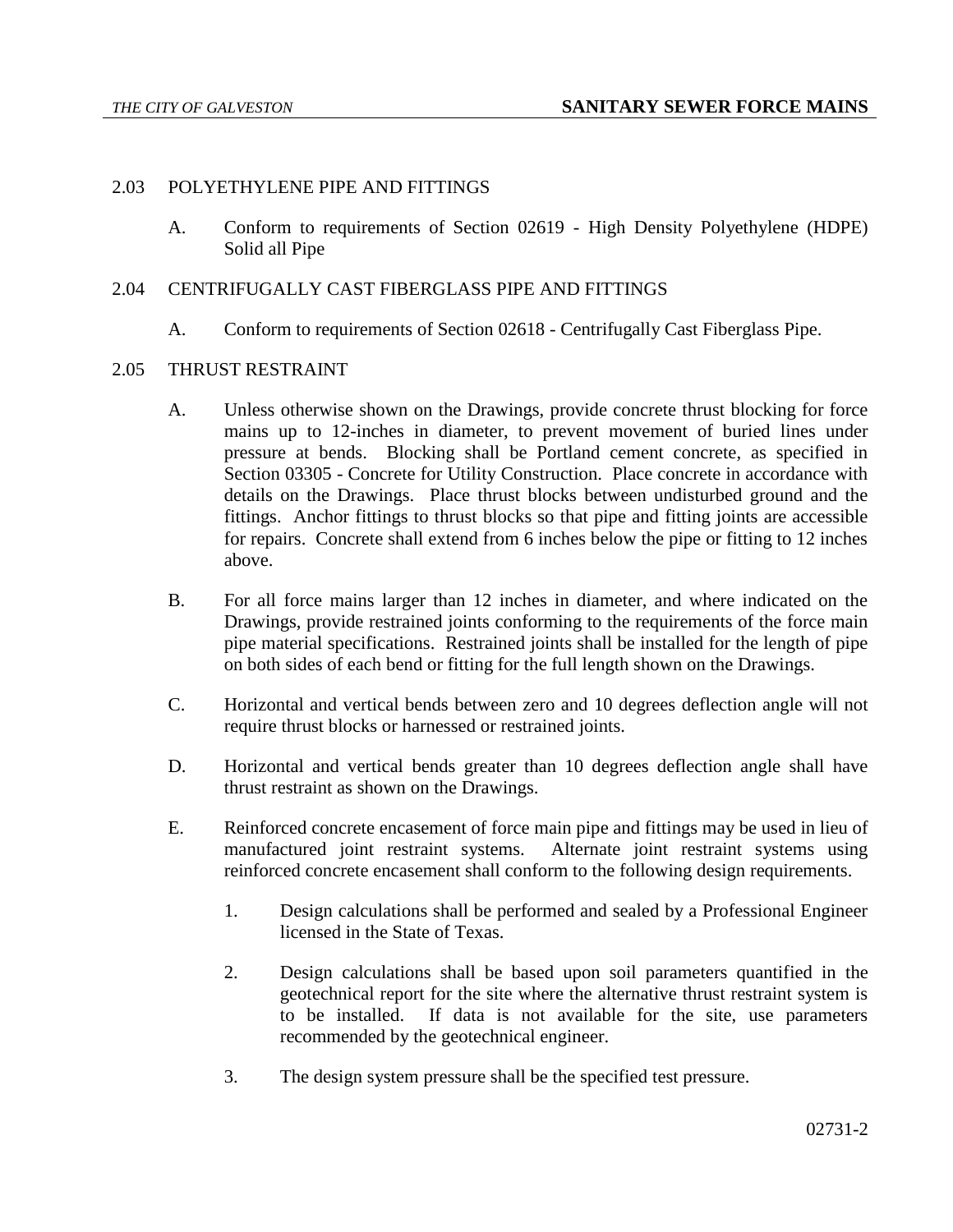- 4. The following safety factors shall be used in sizing the restraint system:
	- a. Apply a factor of safety equal to 1.5 for passive soil resistance.
	- b. Apply a factor of safety equal to 2.0 for soil friction.
- 5. The encasement shall be contained entirely within the standard trench width and terminate on both ends at a pipe bell or coupling.
- 6. Concrete encasement reinforcement steel shall be designed for all loads including internal pressure and longitudinal forces. Concrete design shall be in accordance with ACI 318.

# PART 3 EXECUTION

#### 3.01 PIPE INSTALLATION BY OPEN-CUT

- A. Perform excavation, bedding, and backfill in accordance with Section 02227 Excavation and Backfill for Utilities.
- B. Wrap ductile-iron pipe and fittings with polyethylene wrap in accordance with requirements of Section 02630 - Polyethylene Wrap. Polyethylene wrap shall not be installed on ductile iron pipe protected by a cathodic protection system.
- C. Install pipe in accordance with the pipe manufacturer's recommendations and as specified in the following paragraphs.
- D. Install pipe only after excavation is completed, the bottom of the trench is fine graded, bedding material is installed, and the trench has been approved by the Owner's Representative.
- E. Install pipe to the line and grade indicated. Place pipe so that it has continuous bearing of barrel on bedding material and is laid in the trench so the interior surfaces of the pipe follow the grades and alignment indicated. Provide bell holes where necessary.
- F. Install pipe with the spigot ends toward the direction of flow. Form a concentric joint with each section of adjoining pipe so as to prevent offsets.
- G. Keep the interior of pipe clean as the installation progresses. Where cleaning after laying the pipe is difficult because of small pipe size, use a suitable swab or drag in the pipe and pull it forward past each joint immediately after the joint has been completed. Remove foreign material and debris from the pipe.
- H. Provide lubricant, place and drive home newly laid sections with come-a-long winches so as to eliminate damage to sections. Install pipe to "home" mark where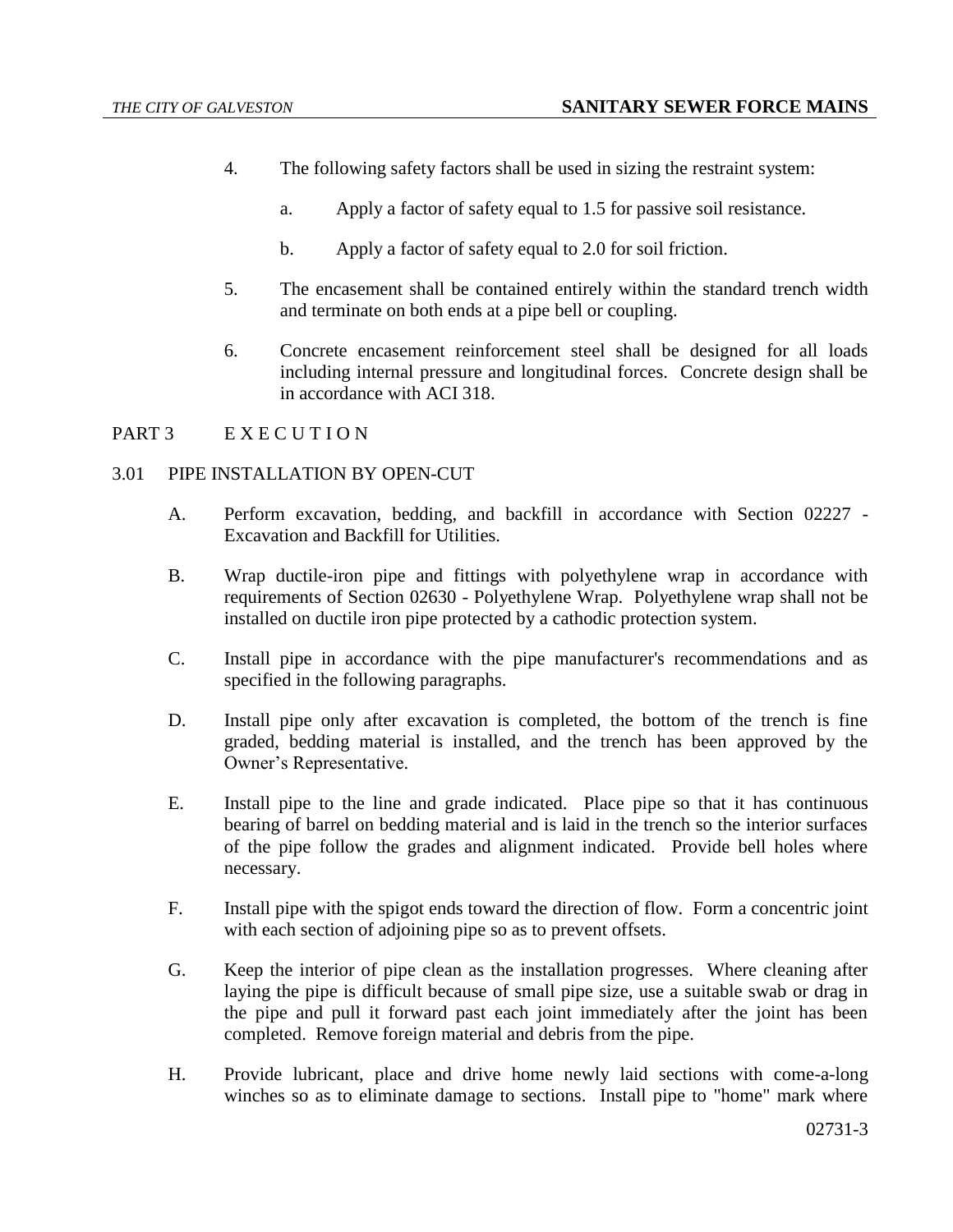provided. Use of backhoes or similar powered equipment will not be allowed unless protective measures are provided and approved in advance by the Owner's Representative.

- I. Keep excavations free of water during construction and until final inspection.
- J. When work is not in progress, cover the exposed ends of pipes with an approved plug to prevent foreign material from entering the pipe.
- K. Where sanitary sewer force main is to be installed under an existing waterline with a separation distance of less than 2 feet, install one full joint length of pipe centered on the waterline and maintain a minimum 6-inch separation distance.

### 3.02 PIPE INSTALLATION OTHER THAN OPEN-CUT

A. For installation of pipe by augering or jacking conform to requirements of specification sections for augering or jacking work.

# 3.03 HYDROSTATIC TESTING

- A. After the pipe and appurtenance have been installed, test line and drain. Prevent damage to the Work or adjacent areas. Use clean water to perform tests.
- B. The Owner's Representative may direct tests of relatively short sections of completed lines to minimize traffic problems or potential public hazards.
- C. Test pipe in the presence of the Owner's Representative.
- D. Test pipe at 150 psig or 1.5 times design pressure of the pipe, whichever is greater. Design pressure of the force main shall be the rated total dynamic head of the lift station pump.
- E. Test pipe at the required pressure for a minimum of 2 hours according to requirements of UNI-B-3.
- F. Maximum allowable leakage shall be as calculated by the following formula:

$$
L = (S) (D) (P0.5) / 133,200
$$

Where: L Leakage in gallons per hour.

S Length of pipe in feet.